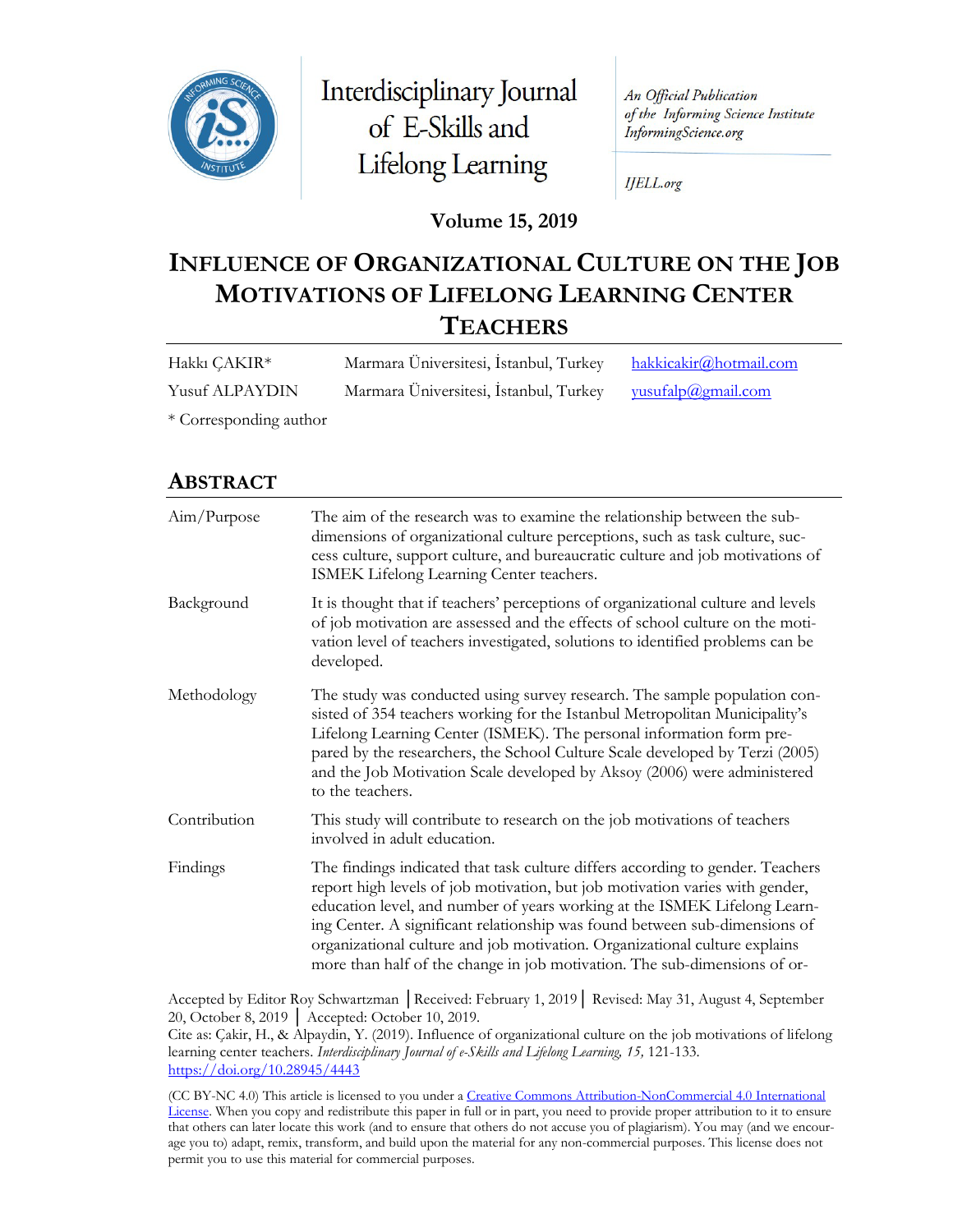|                                      | ganizational culture, task culture, achievement culture, and support culture<br>were found to be significantly predictive of job motivation.                                                                                                                                                                                                        |
|--------------------------------------|-----------------------------------------------------------------------------------------------------------------------------------------------------------------------------------------------------------------------------------------------------------------------------------------------------------------------------------------------------|
| Recommendations<br>for Practitioners | In order to increase motivation of teachers, a success-oriented structure<br>should be formed within the organization. It is necessary for teachers and<br>managers to support each other and to establish a support culture in their<br>institutions. In order to establish a culture of support, managers need to<br>receive in-service training. |
| Recommendations<br>for Researchers   | This study was carried out in the ISMEK Lifelong Learning Center and simi-<br>lar studies can be done in classrooms, training centers, and study centers.                                                                                                                                                                                           |
| Impact on Society                    | Teachers working in adult education should be afforded a more comfortable<br>working environment that will positively impact job motivation, resulting in<br>a higher quality of education for students. Therefore, this research may con-<br>tribute to an increase in the number of students who engage in lifelong learn-<br>ing opportunities.  |
| Future Research                      | This qualitative study utilized a relational survey model. A more in-depth<br>qualitative study employing observation and interviews is warranted.                                                                                                                                                                                                  |
| Keywords                             | adult education, lifelong learning, organizational culture, job motivation                                                                                                                                                                                                                                                                          |

# **INTRODUCTION**

Dufour and Eaker (1998) define culture as "assumptions, beliefs, values, and habits that constitute the norms for the organization" (p.131) This concept of culture is central to the belief that culture is learned. Schein (2004) notes that culture is a dynamic phenomenon that has always surrounded us (p.1). Culture is ever-changing and created through communication between members of a group. Organizational culture is defined as a system of meanings accepted by a cooperative for a particular group (Pettigrew, 1979, p. 574). Schein (1985) provides a more specific definition emphasizing cultural items stating that organizational culture is "shared beliefs, assumptions, and value systems among a group of people" (p. 17).

In the literature, the concept of school culture emerges as educational culture. According to Hemdon (2007), school culture is identical with organizational culture (p.42). School culture, defined as "the basic assumptions, norms and values, and cultural artefacts that are shared by school members, which influence their functioning at school" (Maslowski, 2001, pp. 8-9)

There are six basic characteristics of school culture in highly successful schools: shared vision, traditions, cooperation, shared decision making, innovation, and communication (Goldring, 2002). According to Gruenert (2000), a definition of school culture was developed in the field of educational management in order to explore the meaning, character, and atmosphere of the educational organization. While no single international definition of school culture exists, there are generally accepted opinions about what constitutes school culture. As an example, Hopkins, Ainscow, and West (1994) defined school culture as observable patterns, norms, values, philosophies, uncommitted practices, and procedures, along similar lines, Evans (1996 as cited in Karadağ, Kılıçoğlu, & Yilmaz, 2014, p. 105), states that school culture is a system of continually developed observable agreements between behaviors, actions, and members.

In non-formal educational institutions, a way of explaining the organization's culture can be found in the symbolic values displayed in communication rituals. Communication rituals explain what will happen and when it should happen. Some examples of communication rituals frequently associated with teaching cultures are staff meetings, coffee breaks, discussions about students, sharing of materials, curriculum review, and lesson planning (Pratt & Nesbit, 2000, p. 124). Within adult education, three staff levels can be identified. The first includes individuals who work full-time in adult educa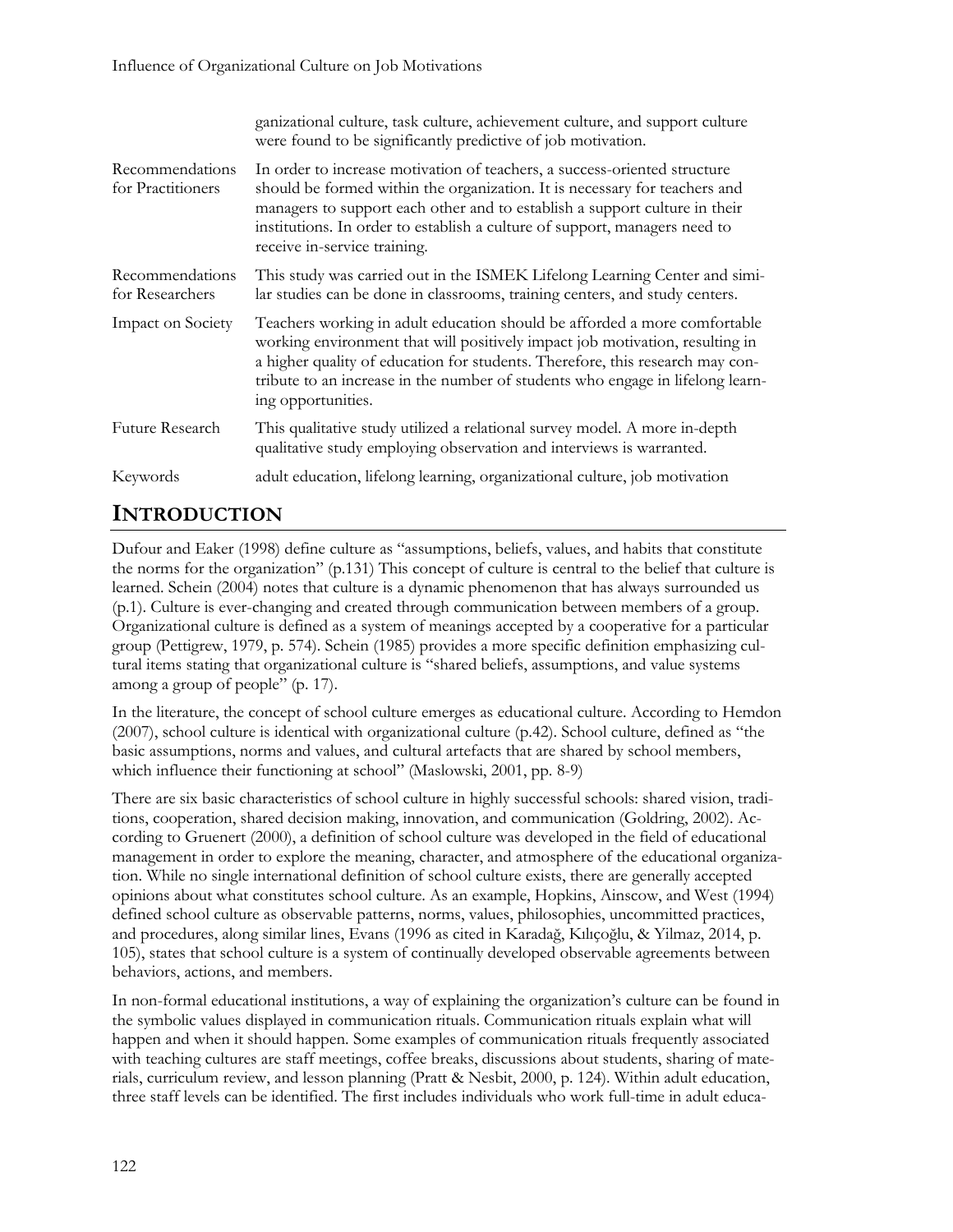tion services and regard it as a permanent profession. The second level includes individuals who work full-time in general education services but participate in adult education part of the time. The third group can be divided into part-time paid employees and volunteers, which includes people outside the profession such as local leaders. Because full-time employment is very costly, individuals in the second and third group are heavily represented in many countries (Lowe, 1985, p. 153).

The andragogical theory is the most well-known adult learning theory. This theory is based on five basic assumptions: a) adult learners have an independent sense of self and can direct their own learning; b) they have accumulated life experiences that creates a rich foundation for learning; c) there are learning needs for changing social roles; d) education is problem-centered and interested in the immediate implementation of information; and e) adults are often motivated by intrinsic factors rather than external factors (Knowles, 1980, p. 43). Implementation of andragogical theory leads to differences in practice, but generally, as stated by Lowe (1985), adult education is "A series of learning experiences that are prepared and put into practice for the benefit of learners by trained staff" (p.20).

In adulthood, we create belief systems where we define how we fit into the world, into our cultural groups, and how we see ourselves. These belief systems function as "border structures" for the perception and understanding of new information. They become our reference frameworks or "viewpoints of meaning" and they influence how and why we learn. They also distinguish adult learners from children. Learning in childhood includes the process of acquiring culturally predicted values and beliefs; that is, learning contributes to the socialization process whereby children become responsible adults. Adulthood in modern societies emerges when we have the capacity to critically examine these accepted belief systems (Mezirow, 1990, p. 153).

Public/adult education has taken different definitions from day to day and has reached its present state. Foremost, public education is a form of education provided to individuals who previously had not benefited from formal education (İSMEK, 2007, p. 13). Additionally, non-formal education, meaning out-of-school education that reflects the oldest educational method of humanity, readily coexists with formal education. For example, a student who is studying at a high school in a formal educational setting can simultaneously participate in non-formal education (Okçabol, 2006, p. 7). OECD (1977) notes that public/adult education encompasses programs specifically designed to satisfy learning needs that are outside of compulsory schooling and for students, at any stage of their life, whose main concern is no longer attending school. According to UNESCO (1975), adult education is tailored to the specific needs and benefits of those who are older than fifteen years and not enrolled in a formal school or university system.

In Turkey, we can categorize adult educational institutions into three classes: private institutions, state institutions, and local governments. Private institutions include commercial institutions and foundation universities. State institutions include state-owned enterprises and ministries. Within local administrations, municipal education centers include İstanbul Municipality İSMEK, Ankara Municipality BELMEK, Kadıköy Municipality KASDAV, Bursa Municipality BUSMEK, and so on. The most prominent adult education center in Turkey is ISMEK comprised of 218 course centers. The next largest center is BELMEK with 160 course centers (BELMEK, 2016).

Motivation is defined as a set of mental and psychological processes of a person that make him/her take action, direct him/her to work, and help continue to work (Robbins, 2001, p. 161; Spector, 1996, p. 192). Motivation can also be explained as an internal force that influences the direction, intensity, quantity, consistency, and permanence of a person's behavior and actions (McShane & Glinow, 2003, p. 132). According to Bentley (1999), motivation is the power within a person to engage in certain actions, both positive and negative, and to reach individual desires, thereby ensuring satisfaction (p.180).

The motivation of a person is determined by the degree of harmony between the needs of the person and incentives (such as salary and social rights) provided by an organization (Aksoy, 2006, p. 54). When considered in this way, it can be said that motivation is a subjective process that depends on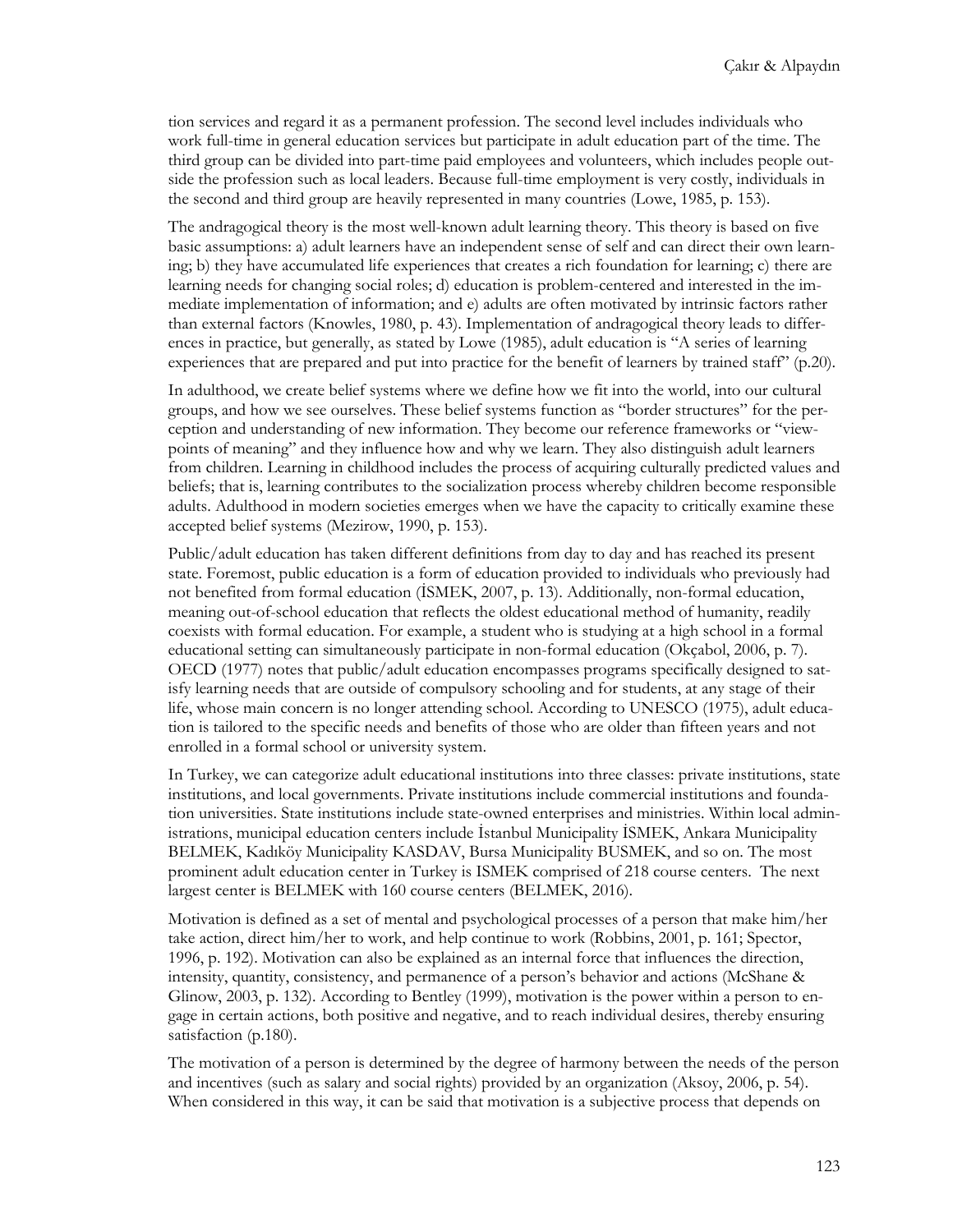the individual, the organization, and the incentives (Kakabadse, Ludlow, & Vinnicombe, 1988, p. 119). There are two dimensions of motivation: internal and external. In external motivation the causality of the behavior is outside or surrounds the individual. In this context, social support and encouragement from managers, students, and families and the awards and punishments given to teachers are sources of external motivation. The causality of behavior in internal or intrinsic motivation lies within the individual. Such motivation is due to the needs of the individual. Interest, talent, and curiosity are among the most important of these resources. It has been found that a high level of internal motivation is directly proportional to success (Lin, McKeachie & Kim, 2003). Motivation is about how people are treated as individuals and what they feel about the work they do (Keenan, 1996, p. 5).

The class and school where a teacher practices can be defined as their place of work. The motivation of teachers is crucial both for motivation of students and for educational reforms. Motivated teachers play a very important role in the realization of educational reforms through implementing resulting changes ensuring their success and fulfillment (De Jesus & Conboy, 2001). Teachers who cannot achieve success and satisfaction due to low motivation have high stress levels (Pithers & Fogarty, 1995). Positive school culture influences motivation of students and teachers, academic achievements of students, job satisfaction, cooperation and agreements of teachers, dedication and motivation of employees, and structure of school society (Canizo, 2002; Deal & Peterson, 1990; Giles, 1998; Harris, 2002; Kotter & Heskett, 1992; Masland, 1985; Lima, 2006). Studies also show that school culture is a primary factor affecting student achievement (Deal & Peterson, 1999; Smith, 2006). Kinman and Kinman (2001) have shown that organizational climate significantly influences motivation.

The literature shows that schools with high success have a defined school culture. These schools attach importance to rituals, traditions, symbols, heroes, stories, and ceremonies, which are concrete signs of school culture (Beare, Caldwell & Millikan 1989; Bolman & Deal, 1985; Deal & Peterson, 1999). Successful schools also attach importance to beliefs, values, norms, philosophy, mission, vision, aims, assumptions, and moral values (Alkire, 1995; Beare et al., 1989; Deal & Peterson, 1999; Schein, 1999). It is therefore clear that school culture is related to the academic achievement of students (Aidla & Vadi, 2007; Cheng, 1993; Dumay, 2009; Gaziel, 1997).

In light of the aforementioned, teachers' perceptions of organizational culture and job motivation levels should be assessed and the effects of school culture on the motivation level of teachers should be investigated, such that successful solutions to problems might be developed. In the literature, the number of studies investigating teachers working in adult education and job motivation was limited. Therefore, it is important to examine the relationship between organizational culture and job motivation. The aim of this research is to determine the relationship between organizational culture perceptions of ISMEK Lifelong Learning Center teachers and their work motivation, and at the same time examine the effects of teachers' motivation on organizational culture.

# RESEARCH QUESTIONS

This study aims to determine the relationship between perceptions of organizational culture and job motivations of İSMEK Lifelong Learning Center teachers. To achieve this goal, this study attempts to answer following research questions:

- 1. What are the opinions of teachers related to the organizational culture of ISMEK Lifelong Learning Center?
- 2. Do their perceptions of organizational culture of İSMEK Lifelong Learning Center differ according to gender, age, level of education, years working at the Center, Center branch location, or working hours?
- 3. What is the level of job motivation of ISMEK Lifelong Learning Center teachers?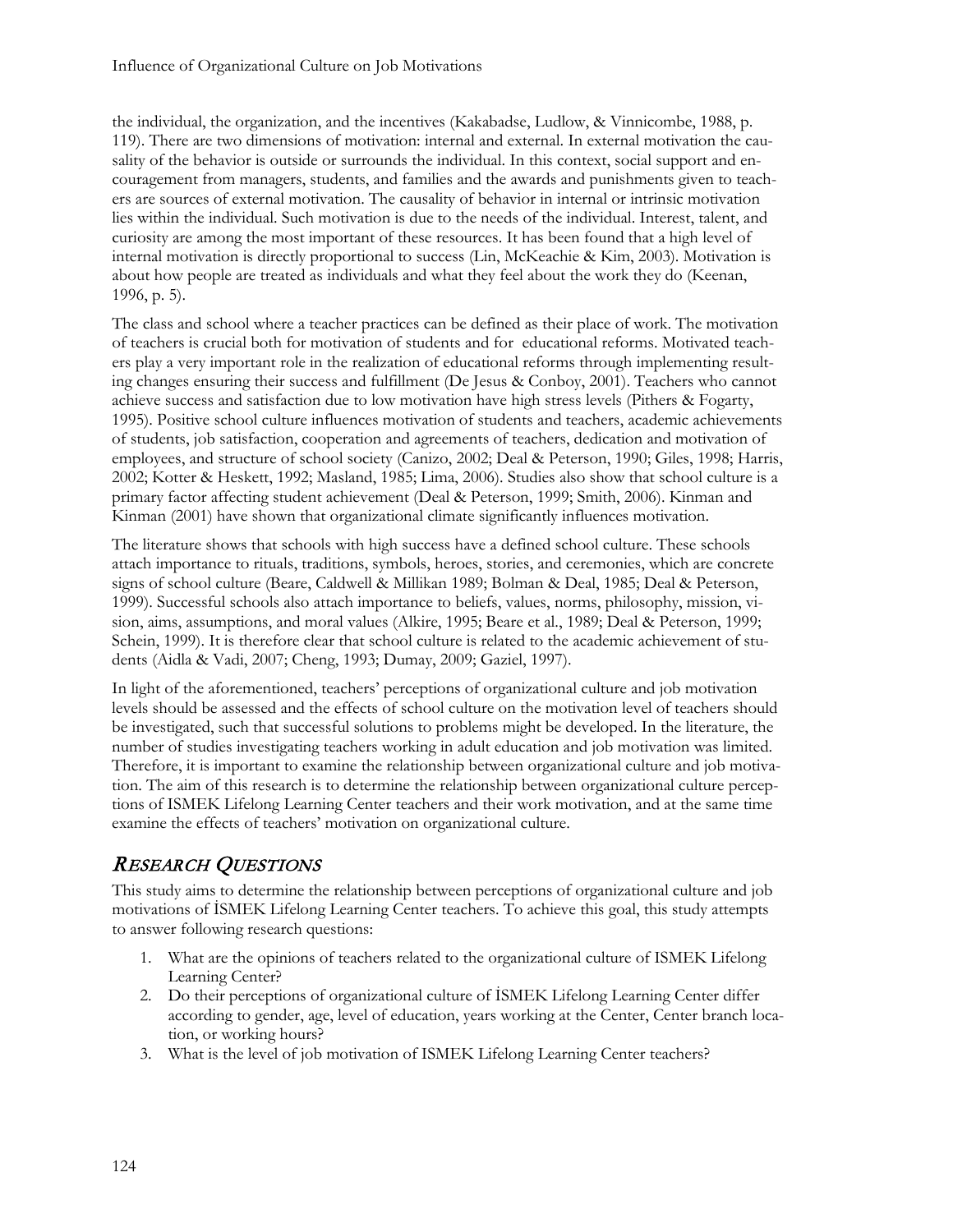- 4. Do the job motivations of the ISMEK Lifelong Learning Center teachers differ according to gender, age, level of education, years working at the Center, Center branch location, or working hours?
- 5. What kinds of relationships and influences are there between teacher perceptions of the organizational culture of ISMEK Lifelong Learning Center and teacher job motivations?

## **METHOD**

#### RESEARCH DESIGN

The research model is a comparative relational survey model. The comparison type relational scan attempts to reduce the causes of a certain result to "one" and there are at least two variables in the relation determination by the comparison method. Groups are formed according to one of the independent variables to be tested and whether there is a differentiation between them according to the dependent variable (Karasar, 2011, p. 84). In this study, comparative relational screening model was used when the level of teachers' organizational culture and job motivation were examined individually.

## **SAMPLE**

The total population consisted of 2829 teachers working at İSMEK Lifelong Learning Center in Istanbul in the 2016-2017 academic year. If the confidence level of the number of samples is 95% and the error rate is 5%, it should be at least 338. In the sample of the research, the questionnaires were sent to all 2829 teachers working at 354 different ISMEK Lifelong Learning Centers.

## DATA COLLECTION TOOLS AND APPLICATION

Data were gathered through personal information forms, Organizational Culture Scales, and Business Motivation Scales. A personal information form was prepared by the researcher to determine the demographic characteristics of participants in the study. In this form, participants were asked about gender, age, level of education, duration of service at the institution, teaching field (branch), and type of work (part-time/full time).

The School Culture Scale developed by Terzi (2005) consisting of 29 questions was used in this research. The scale has four dimensions: task culture, success culture, support culture, and bureaucratic culture. The scale is made up of 5 Likert types ranked as "Never," "Rarely," "Sometimes," "Mostly," and "Always." According to the five-point scale, the teacher's perception, and interpretation of organizational culture perception were assigned levels of 5.00-4.20 (always), 4.19-3.40 (mostly), 3.39- 2.60 (sometimes), 2.59-1.80 (rarely) and 1.79-1.00 (Never). These intervals are obtained by dividing the serial width between the lowest value 1 and the highest value 5 (number of options) (Turgut & Baykul, 1992).

The reliability of the School Culture Scale was examined by the internal consistency coefficient. The mission culture consists of 6 items, the culture of success consists of 6 items, the support culture consists of 8 items, and the bureaucratic culture consists of 9 items. The Cronbach Alpha coefficient for the task culture subscale of the School Culture Scale was 0.66, the Cronbach Alpha coefficient for the bureaucratic culture subscale was 0.76, the Cronbach Alpha coefficient for the support culture subscale was 0.88, and the Cronbach Alpha coefficient for the success culture subscale was 0.83. The Cronbach Alpha coefficient of the scale as a whole was 0.80.

The Job Motivation Scale, comprised of 18 questions developed by Aksoy (2006), was used in this research. The scale is composed of 5 Likert types ranked as "Not satisfied at all," "Not satisfied," "Undecided," "Satisfied," and "Very satisfied". According to the five-point scale, the teachers' perception and interpretation of organizational culturally perceived levels were assigned values 5.00-4.20 (very satisfied), 4.19-3.40 (dissatisfied), 3.39-2.60 (undecided), 2.59-1.80 (dissatisfied) and 1.79-1.00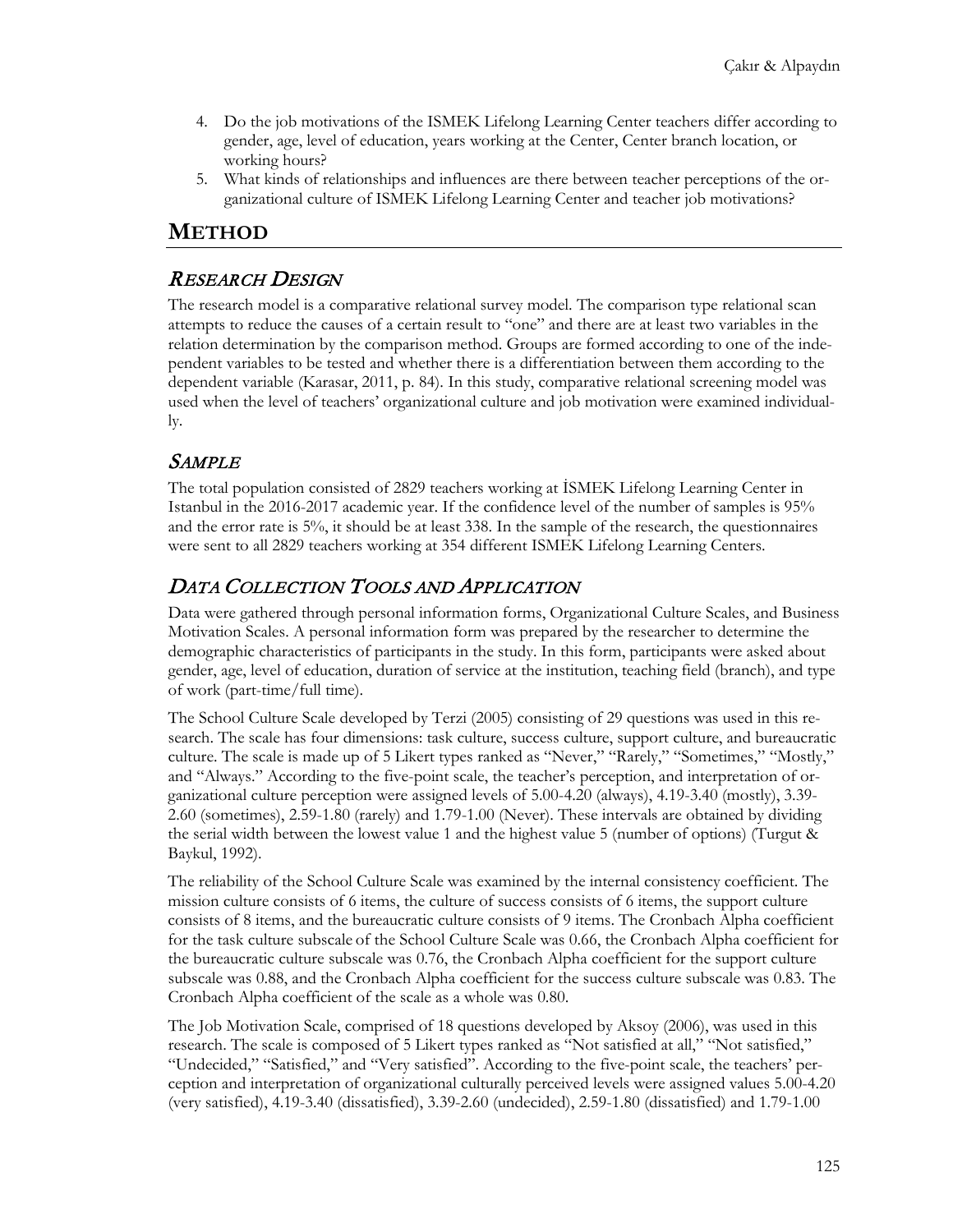(not satisfied at all). These intervals are obtained by dividing the serial width between the lowest value 1 and the highest value 5 (number of options) (Turgut & Baykul, 1992). The reliability analysis for the Job Motivational Scale was found to have a Cronbach's Alpha score of .93.

# ANALYSIS OF DATA

The data obtained as a result of the research were analyzed with SPSS (Statistical Package for Social Sciences, Version 21.0). Significance was tested at .05 level and the findings were presented in tabular form for the purposes of the research. Assumptions were tested before analysis was made. Pearson product-moment correlation analysis was performed to look at the relationship between the variables. The job motivation and school culture variables were compared according to the demographic characteristics of the participants. T-tests were used for comparisons of two independent groups and one-way variance analysis (ANOVA) was used in more than two groups. If the difference in the results of the One-Way ANOVA test was significant, the Scheffe test was conducted to determine the source of the differences, i.e. which groups were included. Multilinear regression analysis was used to find the degree of order between two variables.

# **RESULTS**

Table 1 shows the average scores of the ISMEK Lifelong Learning Center teachers' scores on the organizational culture scale and the level of their subscales.

| <b>SCHOOL CULTURE SUB-</b><br><b>SCALE</b> | $\overline{N}$ | $\overline{\mathbf{x}}$ | $\overline{\mathbf{X}}_2$ | SS    | MIN   | <b>MAX</b> |
|--------------------------------------------|----------------|-------------------------|---------------------------|-------|-------|------------|
| Task Culture                               | 354            | 26.53                   | 4.42                      | 3.04  | 9.00  | 30.00      |
| Success Culture                            | 354            | 23.05                   | 3.84                      | 4.64  | 6.00  | 30.00      |
| Support Culture                            | 354            | 32.03                   | 4.00                      | 5.74  | 10.00 | 40.00      |
| Bureaucratic Culture                       | 354            | 31.88                   | 3.54                      | 5.53  | 15.00 | 45.00      |
| <b>TOTAL</b>                               | 354            | 113.48                  | 3.91                      | 14.29 | 55.00 | 145.00     |

**Table 1. Organizational culture scale arithmetic mean, standard deviation, lowest, and highest values based on subscale scores**

School Culture Scale subscale scores are a maximum of 30 points in the Task Culture and Success Culture subscale, 40 points in the Support Culture subscale, and 45 points in the Bureaucratic Culture subscale. The higher the scores, the higher the perception of culture in that sub-area.

As shown in Table 1, the arithmetic mean of the scores of the sample group of teachers in the task culture sub-dimension was 26.53 and the standard deviation was 3.04; the arithmetic mean of the scores received from the success culture sub-dimension was 23.05 and the standard deviation was 4.64; the arithmetic mean of the scores obtained from the support culture sub-dimension was 32.03 and the standard deviation was 5.74; and the arithmetic mean of the scores obtained from the bureaucratic culture sub-dimension was 31.88 and the standard deviation was 5.53. The arithmetic mean obtained from the task culture sub-dimension equals to (average of) 4.42 ("always" item). The arithmetic mean obtained from the subcategory of success culture equals to (average of) 3.84 ("mostly"). The arithmetic mean obtained from the support culture sub-dimension equals to (average of) 4.00 ("mostly"). The arithmetic mean obtained from the sub-dimension of bureaucratic culture equals to (average of) 3.54("mostly"). The arithmetic mean of the scores obtained from all of the scale is in the range of 3.91("mostly").

As seen in Table 2, an independent t-test was used to determine whether school culture subscale scores differed according to gender variable, and the difference between the task culture and gender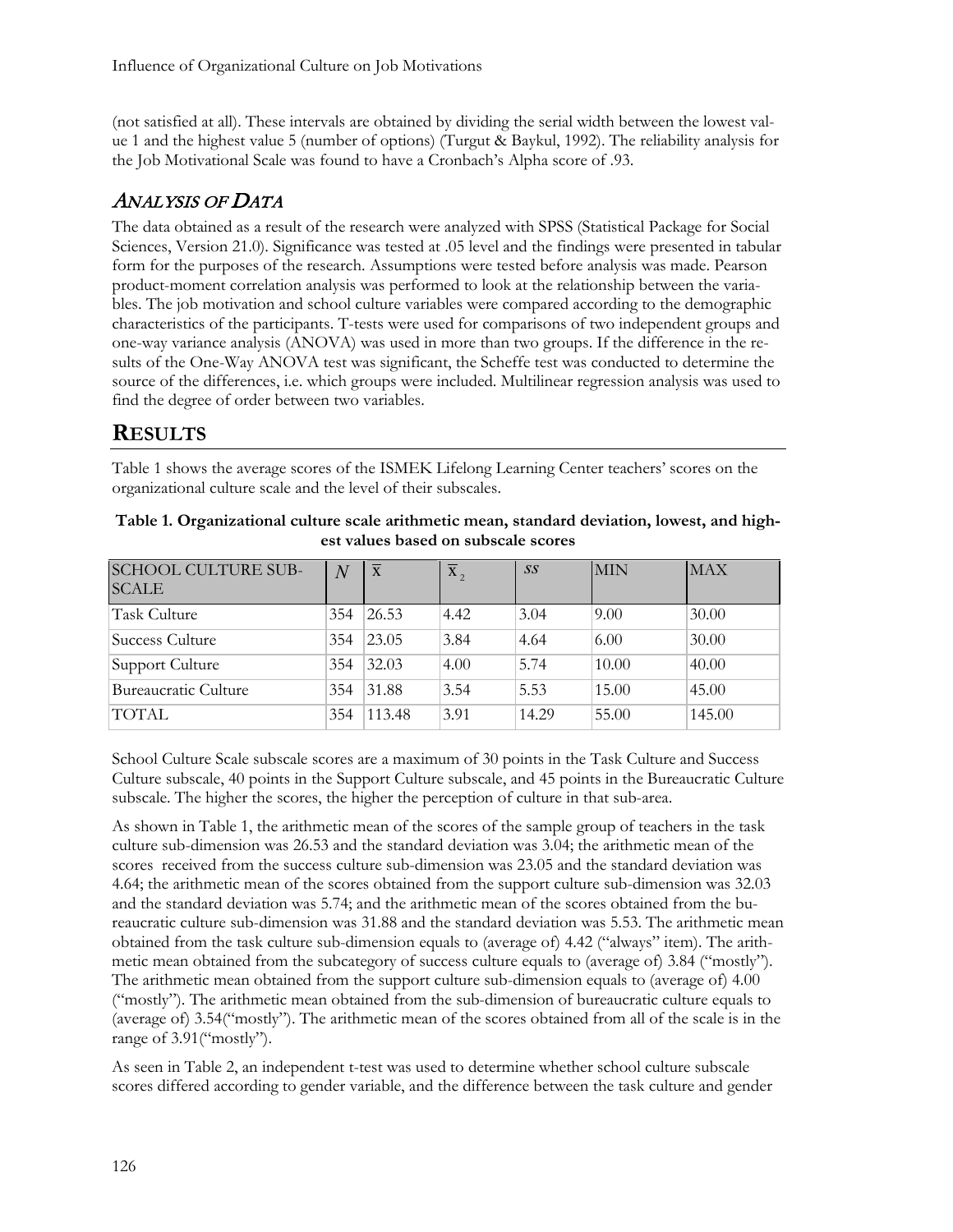variable arithmetic mean was significant ( $t = 3.19$ ;  $p < .002$ ). The difference was in favor of female teachers.

|              | <b>GROUPS</b> | $\overline{N}$ | $\overline{\mathbf{v}}$<br>$\Lambda$ | SS   | <b>TEST</b> |     |      |
|--------------|---------------|----------------|--------------------------------------|------|-------------|-----|------|
|              |               |                |                                      |      |             | Sd  |      |
| Task Culture | Female        | 253            | 26.84                                | 2.74 | 3.19        | 351 | .002 |
|              | Male          | 100            | 25.71                                | 3.60 |             |     |      |

#### **Table 2. Independent group t test results to determine if school culture scale differences according to gender variable**

As can be seen in Table 3, the post-hoc Tukey HSD test was conducted to determine the arithmetic mean of the organizational culture scale sub-dimension score of the teachers in the sample group according to the educational level variable. It was determined that this difference was realized at the level of  $p \le 0.05$  in favor of the teachers who have been educated at the associate degree. According to this, the perception of task culture of teachers with associate degree education is higher than those of undergraduate and graduate level.

| Table 3. Tukey test results to determine which groups differentiate task culture scores ac- |  |
|---------------------------------------------------------------------------------------------|--|
| cording to educational level variable from organizational culture scale                     |  |

| <b>GROUPS</b> (I) | GROUPS (J)    | $\overline{x}_{i} - \overline{x}_{i}$ | $\mathrm{Sh}_{\overline{v}}$ |     |
|-------------------|---------------|---------------------------------------|------------------------------|-----|
| Associate degree  | Undergraduate | 1.25                                  | .44                          | .04 |
|                   | Graduate      | 1.66                                  | .55                          | .02 |
|                   | High School   | 0.28                                  | $.7^\circ$                   | .99 |

The level of the ISMEK Lifelong Learning Center teachers' scores on the Job Motivation scale is shown in Table 4.

#### **Table 4. Arithmetic mean, standard deviation, minimum and maximum values of ISMEK lifelong learning center teachers' job motivation scale scores**

| <b>VARIABLE</b>             |     | _<br><b>ZX</b> | SS            | MIN   | MAX   |
|-----------------------------|-----|----------------|---------------|-------|-------|
| <b>Job Motivation Scale</b> | 354 | 72.54          | 1011<br>12.10 | 18.00 | 90.00 |

The high level of the Job Motivation Score means that the level of job motivation is high. The Job Motivation Scale maximum is 90 points. As shown in Table 4, the total score for Job Motivation was 72.54. The ratio of this score to 5 is 4.03 "Satisfied."

As shown in Table 5, an independent t-test was used to determine whether the job motivation scale scores differed according to gender, and the difference between the mean of job motivation and gender - was significant ( $t = 3.14$ ;  $p < 0.05$ ). The difference was in favor of female teachers.

#### **Table 5. Independent group t test results to determine if Job Motivation Scale scores differ according to gender variable**

|                | <b>GROUPS</b> | N   | $\Lambda$ | SS    | <b>TEST</b> |     |      |
|----------------|---------------|-----|-----------|-------|-------------|-----|------|
|                |               |     |           |       |             | Sd  |      |
| Job Motivation | Female        | 253 | 73.97     | 10.82 | 3.14        | 144 | .002 |
|                | Male          | 100 | 68.94     | 14.53 |             |     |      |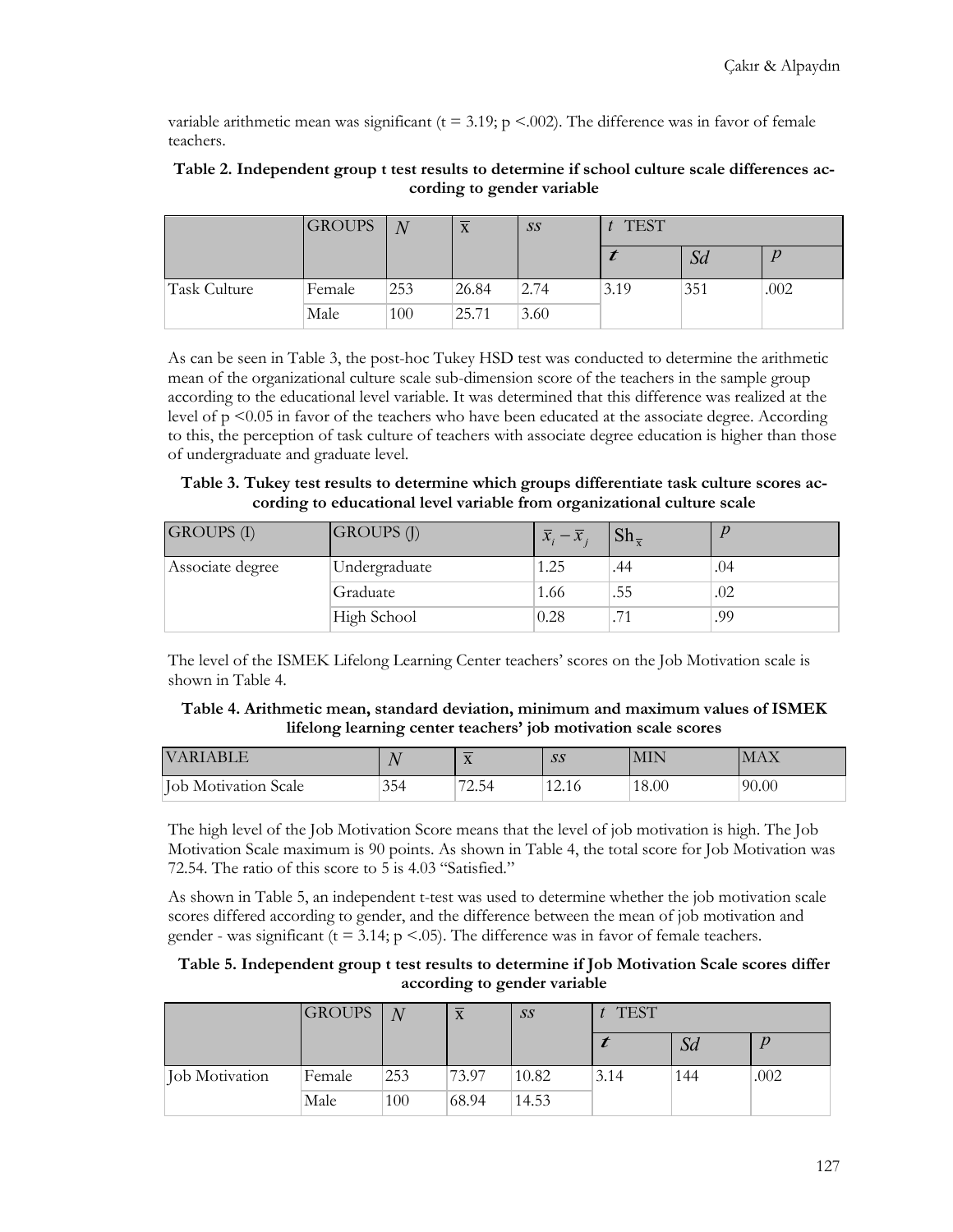As shown in Table 6, the Pearson correlation analysis between scores of the job motivation scale and scores of the organizational culture scale, found the relationship between task culture and job motivation to be significant in the positive direction ( $r = .45$ ;  $p < .001$ ). Thus, teachers' perception of task culture and job motivations affect each other. The relationship between success culture and job motivation was found to be significant in the positive direction  $(r = .76; p < .001)$ . In this way, teachers' perception of success culture and job motivations affect each other. The relationship between support culture and job motivation was found to be significant in the positive direction ( $r = .76$ ; p  $\le$ .001). Thus, teachers' support culture perceptions and work motivations affect each other. The relationship between bureaucratic culture and job motivation was found to be significant in the positive direction ( $r = .62$ ;  $p < .001$ ). Thus, teachers' perception of task culture and job motivations affect each other.

| Table 6. Results of Pearson correlation analysis to determine relationships between school |
|--------------------------------------------------------------------------------------------|
| culture scale sub-dimensions and job motivation scale total score                          |

| <b>SCHOOL CULTURE SUBSCALE</b> | <b>JOB MOTIVATION SCALE TOTAL SCORE</b> |     |      |  |
|--------------------------------|-----------------------------------------|-----|------|--|
|                                |                                         |     |      |  |
| Task Culture                   | 354                                     | .45 | .001 |  |
| Success Culture                | 354                                     | .76 | .001 |  |
| Support Culture                | 354                                     | .76 | .001 |  |
| Bureaucratic Culture           | 354                                     | .62 | .001 |  |

As shown in Table 7, the multiple linear regression analysis conducted to determine how job culture, success culture, support culture, and bureaucratic culture variables predict job motivation from the organizational culture subscales on job motivations, task culture, success culture, support culture, and bureaucratic culture showed a significant relationship with job motivation ( $R = .80$ ,  $R^2 = .64$ ) ( $F =$ 153.39;  $p < .001$ ). These four variables account for 64% of the change in job motivation.

#### **Table 7. Regression analysis for school culture and job motivation total scores**

| <b>CONSTANT</b> | -17 | $R^2$ | CONCERTED $R^2$ F |        |       |
|-----------------|-----|-------|-------------------|--------|-------|
| School culture  | .80 | .64   | .62               | 153.38 | <.001 |

According to the standardized regression coefficients, the relative importance order of the predictive variables on job motivation is success culture (β = 0.40), support culture (β = 0.37), task culture (β = 0.13) and bureaucratic culture ( $\beta = -0.02$ ). When the significance tests of the regression coefficients were taken into account, it was concluded that the success culture ( $p \le 0.001$ ) and support culture ( $p$ < .001) from the predictive variables were significantly predictive of job motivation.

|  |  |  |  |  |  |  |  | Table 8. Regression analysis for school culture subscales and job motivation total scores |  |  |
|--|--|--|--|--|--|--|--|-------------------------------------------------------------------------------------------|--|--|
|--|--|--|--|--|--|--|--|-------------------------------------------------------------------------------------------|--|--|

| Variables (Constant) | $\mathbf{D}$ II $\pm$ |        |        |         |
|----------------------|-----------------------|--------|--------|---------|
| Task Culture         | .15                   | .13    | 3.02   | .003    |
| Success Culture      | .16                   | .40    | 6.46   | < 0.001 |
| Support Culture      | .13                   | .37    | 5.89   | < 0.001 |
| Bureaucratic Culture | .07                   | $-.02$ | $-.51$ | .607    |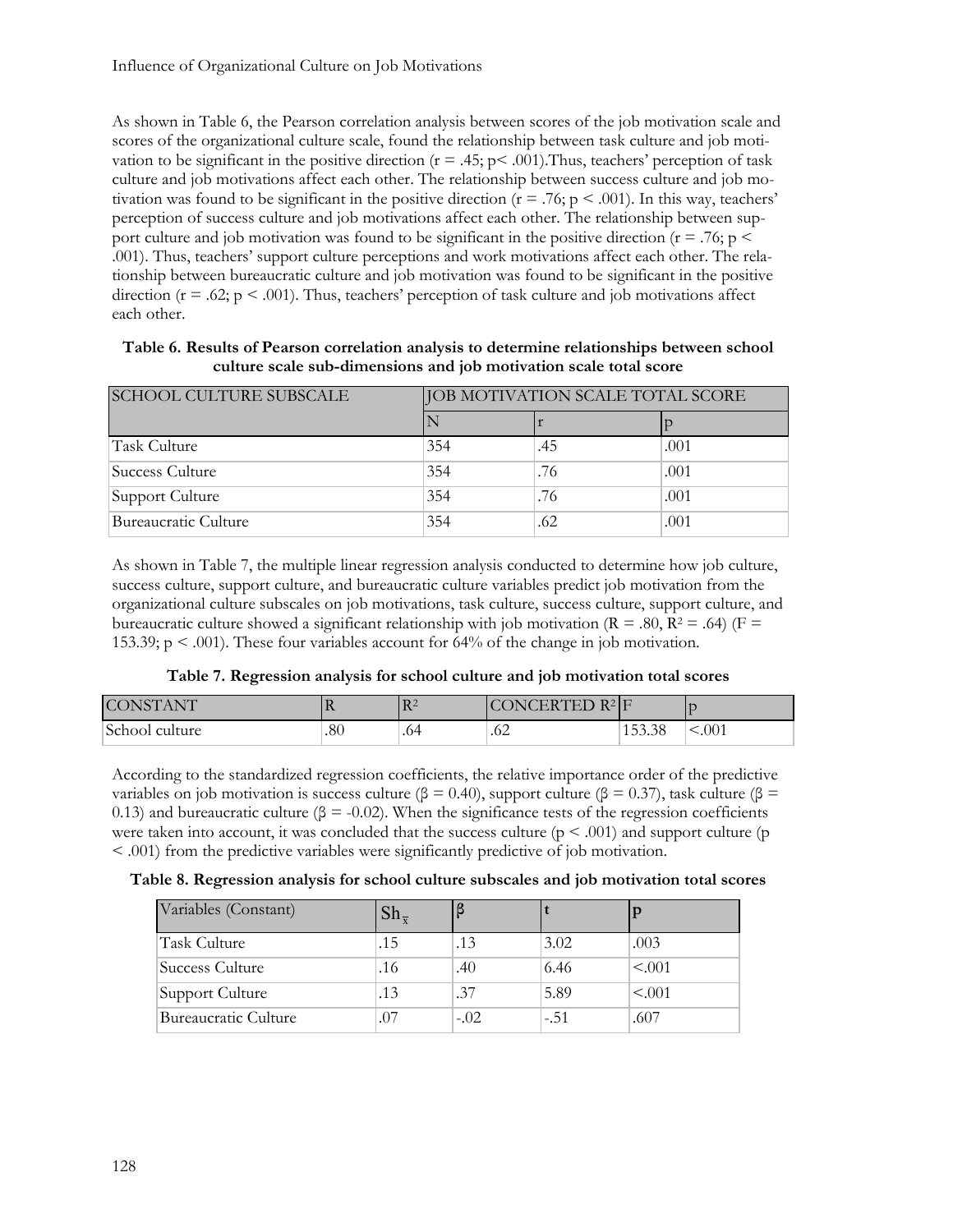# **DISCUSSION**

The aim of the research was to examine the relationship between the sub-dimensions of organizational culture perceptions of ISMEK Lifelong Learning Center teachers and job motivation. There is limited research that investigates lifelong learning centers, and this is the main reason for conducting this research. This study showed there is a positive relationship (at a high level) between organizational culture and job motivation. These findings are consistent with the literature. Egan, Yang and Bartlett (2004) found that learning organizational culture can increase job motivation.

Organizational culture is responsible for two-thirds of the change in job motivation. Moreover, task culture, success culture, and support culture have been found to be significantly predictive of job motivation. Bureaucratic culture does not significantly predict job motivation. These results showed consistency with the results of Yilmaz (2009), Sözer (2006), Şahal (2005), Kavi (2006), Tanrıverdi (2007), Aladağ (2007), and Nnadozie (1993) affecting organizational culture motivation.

Further, this study found a meaningful relationship between teachers' sense of organizational culture and job motivation. When the perception of organizational culture increased, it became clear that job motivations also increased. According to the result of the analysis, the existence of success culture and support culture in the organization are the most important predictors of job motivation.

The research results obtained from this study and from the literature show there is a positive relationship between organizational culture and job motivation. Organizational culture (task, success, and support culture) is one of the important factors affecting job motivation. Based on this result, it can be interpreted that when ISMEK Lifelong Learning Centers' senior executives / policy makers focus on positively developing organizational culture, it will increase the motivation of teachers. In addition, if the motivation of the teachers increases, the quality of the services they offer will also increase.

# **RECOMMENDATIONS**

For teachers to increase their job motivation, it is necessary to create a success-oriented structure in the organization. Organizations need to have supportive teachers and administrators. Since bureaucratic culture is not influential in job motivation, it is necessary to increase the support culture rather than the bureaucracy. In order to support a positive culture among the teachers, the managers must receive in-service training that fosters their ability to create supportive cultures in their institutions. Also, administrators should foster a culture that promotes job motivation which, in turn, enhances teacher success. Increasing the perception of positive organizational culture should increase the motivation of working teachers. One way to increase student motivation and student success, competitions between ISMEK Lifelong Learning Center branches might be arranged; the competition might stimulate teacher motivation especially among successful teachers. The reasons for the decrease in job motivation due to an increase in education level should be researched and necessary arrangements to address this situation made. In order to understand how male teachers' job motivation levels can be increased, in depth researches should be implemented.

This study was carried out using a survey model. An experimental study would contribute to additional in-depth study of the subject. This research can be supported by additional qualitative research that incorporates observation and interviewing. Once the qualitative study is done, relevant scales can be created. On the other hand, subsequent studies might include additional demographic traits. This study was carried out at ISMEK Lifelong Learning Center. Similar studies can be conducted in classrooms, training centers, and study centers. This research was limited to participation by volunteer teachers. In subsequent studies, ISMEK might provide an in-depth study that reaches all teachers working at the Lifelong Learning Center. This study can be repeated in subsequent years and differences found examined. The subcategories of organizational culture are taken into account on the scale used in this study. Different scales revealing more detail and different areas of focus might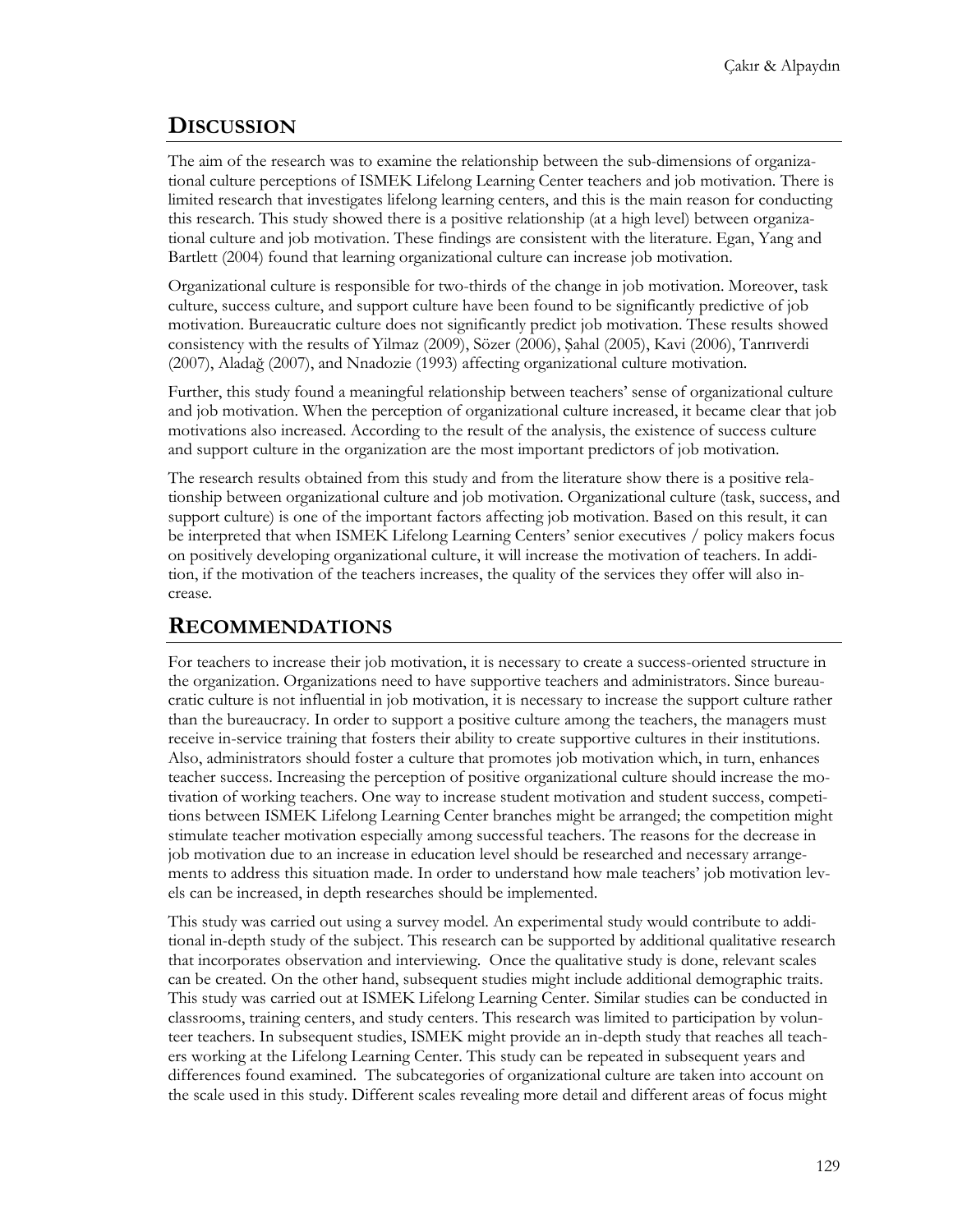be incorporated in future studies. This work has been done in a public institution, and as such, not necessarily generalizable to the private sector. For this reason, it would be beneficial to examine the relationship between perceptions of organizational culture and job motivation in private businesses, as well as the relationship between organizational culture and job motivation between private and public organizations. The study focuses on teachers' perception of organizational culture and job motivation. This study should also be applied on adult learners to investigate whether or not their motivation of study is predicted by organizational culture.

#### **REFERENCES**

- Aidla, A., & Vadi, M. (2007). Relationships between organizational culture and performance in Estonian schools with regard to their size. *Baltic Journal of Economics*, *7*(1), 3-17. <https://doi.org/10.1080/1406099X.2007.10840438>
- Aksoy, H. (2006) *Örgüt İkliminin Motivasyon Üzerindeki Etkileri Üzerine Bir Araştırma [A Study on the Effects of Organizational Climate on Motivation]*, Marmara Üniversitesi Yönetim ve Çalışma Psikolojisi Bölümü, Unpublished Master's Thesis, İstanbul.
- Aladağ, Ö. (2007). *Örgüt Kültürü İle Motivasyon Arasındaki İlişkinin Araştırılması: Eskişehir Sarar A.Ş. Örneği. [Investigation of the Relationship Between Organizational Culture and Motivation: Example of Eskisehir Sarar Inc.]* Master Thesis, Dumlupınar Üniversitesi Sosyal Bilimler Enstitüsü, Kütahya.
- Alkire, G. J. (1995). Shaping your school's culture. *Trust for Educational Leadership*, *24*(7), 22-26.
- Beare, H., Caldwell, B. J. & Millikan, R. H. (1989). *Creating an excellent school: Some new management techniques*. London: Routledge. <https://doi.org/10.4324/9781351041546>
- BELMEK, (2016, Kasım 22). [https://www.ankara.bel.tr/kulturel](https://www.ankara.bel.tr/kulturel-hizmetler/belmek/belmek-2009-2010-donemi-kurs-merkezleri-nin-adres-bilgileri/)-hizmetler/belmek/belmek-2009-2010 donemi-kurs-[merkezleri](https://www.ankara.bel.tr/kulturel-hizmetler/belmek/belmek-2009-2010-donemi-kurs-merkezleri-nin-adres-bilgileri/)-nin-adres-bilgileri/ adresinden alınmıştır.
- Bentley, T. (1999). *İnsanları motive etme. [motivating people] (Translated by Onur Yıldırım).* İstanbul: Hayat.
- Bolman, L. G., & Deal, T. E. (1985). *Modern approaches to understanding and managing organizations*. San Francisco: Jossey-Bass.
- Canizo, T. L. (2002). *Establishing collaborative structures and relationships: Teacher leaders' experiences.* (Unpublished doctoral dissertation). The University of Arizona, Tuscon, Arizona.
- Cheng, Y. C. (1993). Profiles of organizational culture and effective schools. *School Effectiveness and School Improvement*, *4*(2), 85-110. <https://doi.org/10.1080/0924345930040201>
- De Jesus, S. N., & Conboy, J. (2001). A stress management course to prevent teacher distress. *The International Journal of Educational Management*, *15*, 131-137. <https://doi.org/10.1108/09513540110384484>
- Deal, T. E., & Peterson, K. D. (1990). *The principal's role in shaping school culture*. Washington DC: Superintendent of Documents, U.S. Government Printing Office.
- Deal, T. E., & Peterson, K. D. (1999). *Shaping school culture: The heart of leadership*. San Francisco, CA: Jossey Bass.
- DuFour, R., & Eaker, R. (1998). *Professional learning communities at work: Best practices for enhancing student achievement.* Bloomington, IN: National Education Service.
- Dumay, X. (2009). Origins and consequences of schools' organizational culture for student achievement. *Educational Administration Quarterly*, *45*, 523-555. [http://dx.doi.org/10.1177/0013161X09335873](https://psycnet.apa.org/doi/10.1177/0013161X09335873)
- Egan, T. M., Yang, B., & Bartlett, K. R. (2004). The effects of organizational learning culture and job satisfaction on motivation to transfer learning and turnover intention. *Human Resource Development Quarterly*, *15*(3), 279–301. <https://doi.org/10.1002/hrdq.1104>
- Engels, N., Hotton, G., Devos, G., Bouckenoogh, D. & Aelterman, A. (2008). Principals in schools with a positive school culture*, Educational Studies, 34*(3), 159–174*.* <https://doi.org/10.1080/03055690701811263>
- Gaziel, H. H. (1997). Impact of school culture on effectiveness of secondary schools with disadvantaged students. *Journal of Educational Research*, *90*, 310-318. <https://doi.org/10.1080/00220671.1997.10544587>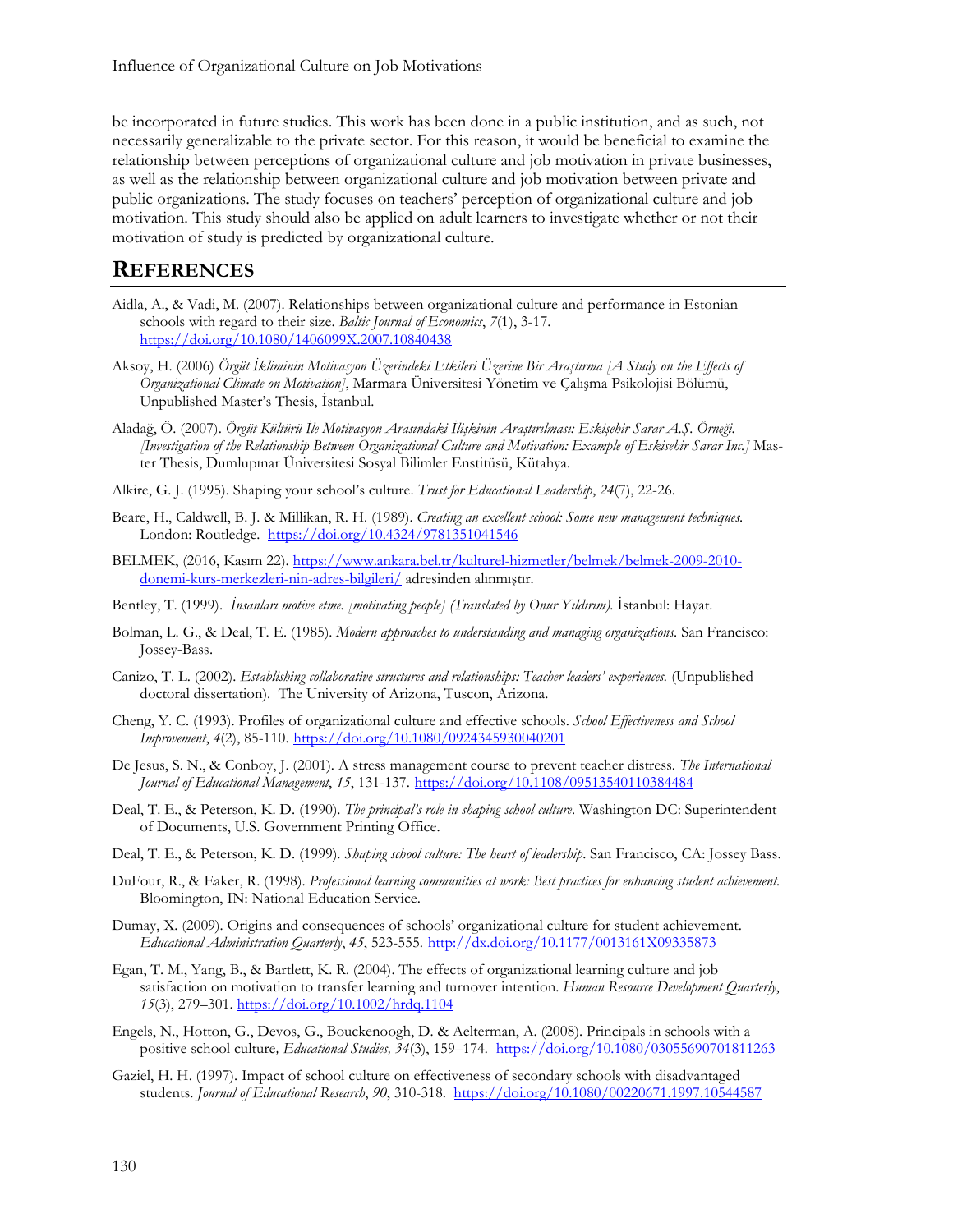- Giles, W. A. (1998). *A study of school culture in a higher achieving and lower achieving urban high school*. (Unpublished doctoral dissertation). University of Kansas, Lawrence, Kansas.
- Goldring, L. (2002). The power of school culture. *Leadership*, *32*, 32-35.
- Gruenert, S. (2000). Shaping a new school culture. *Contemporary Education*, *71*(2), 14-18.
- Harris, A. (2002). *School improvement: What's in it for schools?* New York: Roadledge Falmer.
- Hemdon, B. C. (2007). *An analysis of the relationships between servant leadership, school culture, and student achievement.*  (Unpublished doctoral dissertation). University of Missouri Faculty of the Graduate School, Columbia, Missouri. <https://doi.org/10.32469/10355/4657>
- Hopkins, D., Ainscow, M., & West, M. (1994). *School improvement in an era of change*. New York: Teachers College Press.
- İSMEK (2007). *Öğrenen Toplum için Yetişkin Eğitimi Sempozyumu. [Adult Education Symposium for the Learning Community]* Retrieved from <https://www.ismek.ist/tr/yayinlarimiz.aspx?regid=34>
- Kakabadse, A., Ludlow, R., & Vinnicombe, S. (1988). *Working in organizations.* London: Penguin Books.
- Karadag, E., Kilicoglu, G., & Yilmaz, D. (2014). Organizational cynicism, school culture, and academic achievement: The study of structural equation modeling. *Educational Sciences: Theory and Practice*, *14*(1), 102- 113.
- Karasar, N. (2011). *Bilimsel araştırma yöntemi: kavramlar - ilkeler – teknikler. [Scientific research method: concepts principles - techniques].* Ankara: Nobil.
- Kavi, E. (2006). *İşgörenler Açısından Örgüt Kültürünün Motivasyona Etkisi: Özel ve Bankacılık Sektöründe Karşılaştırmalı Bir Araştırma [The Effect of Organizational Culture on Motivation for Employees: A Comparative Research in Private and Banking Sector]* (Doctoral dissertation). İstanbul Üniversitesi Sosyal Bilimler Enstitüsü, İstanbul.
- Keenan, K. (1996). *Motivasyon. [Motivation]* İstanbul: Remzi.
- Kinman, G., & Kinman, R. (2001). The role of motivation to learn in management education. *The Journal of Workplace Learning*, *13*(4), 132-144. <https://doi.org/10.1108/13665620110391088>
- Knowles, M. S. (1980). *The modern practice of adult education: From pedagogy to androgogy* (2nd ed.). New York: Cambridge University Press.
- Kotter, J. P., & Heskett, J. L. (1992). *Corporate culture and performance*. New York: The Free Press.
- Lima, N. E. (2006). *A case study on principal behaviors cultivating a positive school culture in an elementary school*. (Unpublished doctoral dissertation). Johnson & Wales University, Rode Island. Retrieved from <http://scholarsarchive.jwu.edu/dissertations/AAI3234451/>
- Lin, Y. G., McKeachie, W. J., & Kim, Y. C. (2003). College student intrinsic and/or extrinsic motivation and learning. *Learning and Individual Differences*, *13*, 251-258. [https://doi.org/10.1016/S1041](https://doi.org/10.1016/S1041-6080(02)00092-4)-6080(02)00092-4
- Lowe, J. (1985). *Dünyada yetişkin eğitimine toplu bakış [Overview of adult education in the world]* (T. Oğuzkan, Trans. from English). Ankara: Unesco Türkiye Milli Komisyonu.
- Masland, T. A. (1985). Organizational culture in the study of higher education. *The Review of Higher Education, 8*(2), 157-168. <https://doi.org/10.1353/rhe.1985.0026>
- Maslowski, R. (2001). *School culture and school performance: An explorative study into the organizational culture of secondary schools and their effects*, Twente: University of Twente Press.
- McShane, S. L. & Glinow, M. A. V. (2003). *Organizational behavior: Emerging realities for the workplace revolution*. NY: McGraw-Hill Higher Education.
- Mezirow, J. (1990). A transformation theory of adult learning. *31st Annual Adult Education Research Conference AERC,* 141-146. <https://files.eric.ed.gov/fulltext/ED357160.pdf#page=153>
- Nnadozie, C. A. (1993). *A study of the relationship between participation in decision making and school culture and perception of job satisfaction among teachers.* Maryland: Morgan State University School of Graduate Studies.
- Okçabol, R. (2006). *Halk Eğitimi (Yetişkin Eğitimi). [public education (adult education)]* İstanbul: Der.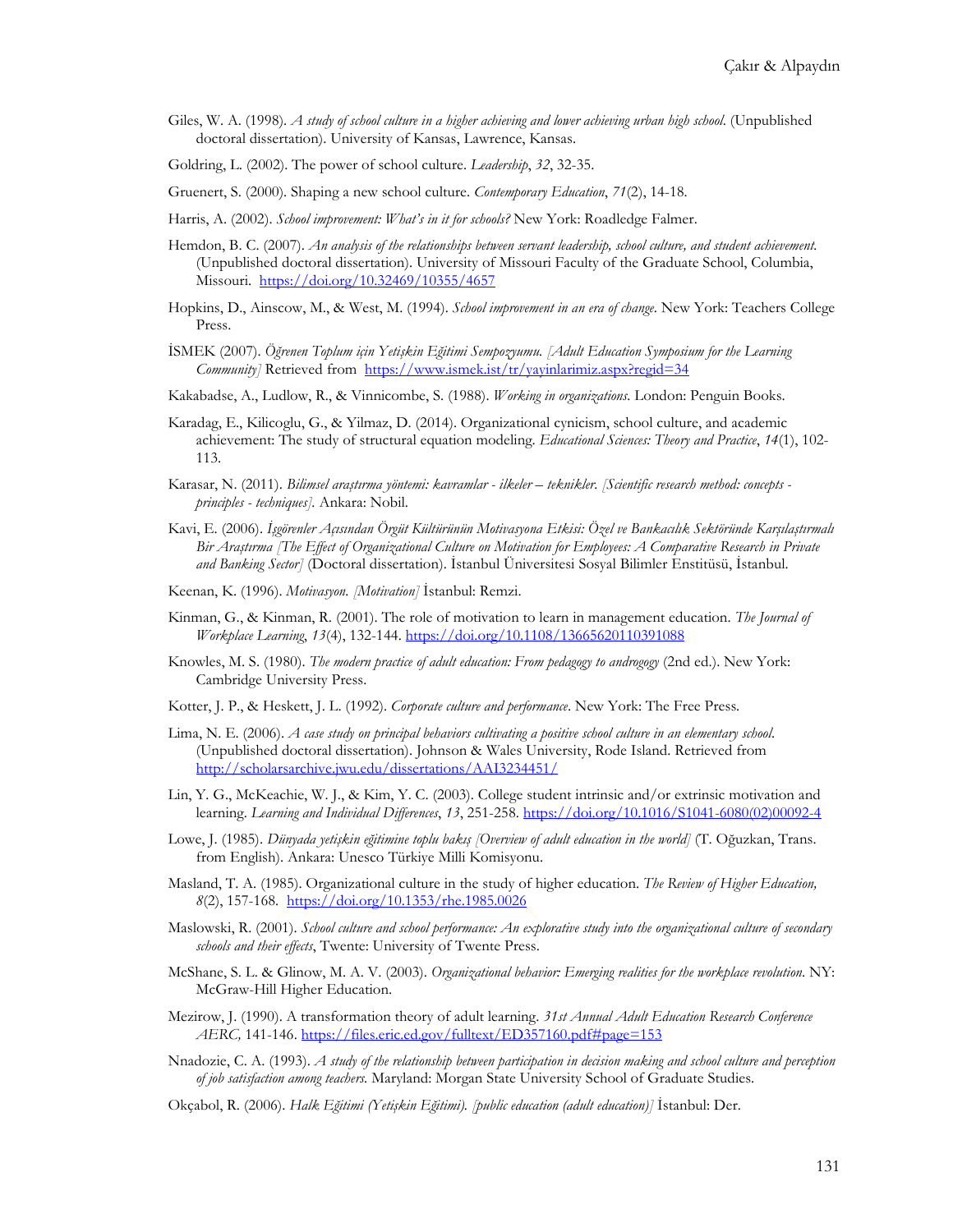- OECD. (1977). *Learning opportunities for adults.* Paris: V:1, General Report. Unesco Türkiye Milli Komisyonu.
- Pettigrew, A. M. (1979). On studying organizational cultures. *Administrative Science Quarterly*, *24*(4), 570-581. <https://pdfs.semanticscholar.org/98d7/c9a0199985eb79d828a9060f9530c593ab18.pdf>
- Pithers, R. T., & Fogarty, G. J. (1995). Occupational stress among vocational teachers. *British Journal of Educational Psychology*, *65*, 3-14. [http://dx.doi.org/10.1111/j.2044](https://psycnet.apa.org/doi/10.1111/j.2044-8279.1995.tb01127.x)-8279.1995.tb01127.x
- Pratt, D. D. & Nesbit, T. (2000). Discourses and cultures of teaching. In A. L. Wilson & E. R. Hayes (Eds.), *Handbook of adult and continuing education* (pp. 117-132). San Francisco: Jossey-Bass.
- Robbins, P. S. (2001). *Organizational behavior.* New Jersey: Prentice Hall.
- Schein, E. H. (1985). *Organizational culture and leadership.* San Francisco: Jossey Bass.
- Schein, E. H. (1999). The *corporate culture survival guide: Sense and nonsense about culture change.* San Francisco: Jossey-Bass. <https://doi.org/10.5465/ame.2000.2909851>
- Schein, E.H. (2004). *Organizational culture and leadership* (3rd ed.). New York: Jossey-Bass.
- Smith, A. L. (2006). *A study of the relationship between school culture and standardized test scores* (Doctoral dissertation).University of Phoenix. Retrieved from [http://www.universal](http://www.universal-publishers.com/book.php?method=ISBN&book=1599426730)[publishers.com/book.php?method=ISBN&book=1599426730](http://www.universal-publishers.com/book.php?method=ISBN&book=1599426730)
- Sözer, Z. (2006). *Örgüt kültürünün işgören motivasyonu ile ilişkisi ve bir uygulama* [The relationship between organizational culture and employee motivation and an application] (Master thesis, Yıldız Teknik Üniversitesi Sosyal Bilimler Enstitüsü, İstanbul).
- Spector, P. E. (1996). *Industrial and organizational psychology: Research and practice*. Hoboken, NJ: John Wiley & Sons Inc.
- Şahal, E. (2005). *Akademik Örgütlerde Örgüt Kültürü ve İş Tatminin Arasındaki İlişki: Akdeniz Üniversitesi'nde Doktora Yapan Araştırma Görevlilerinin Örgüt Kültürüne ve İş Tatminine Yönelik Algı ve Kanaatleri [The Relationship Between Organizational Culture and Job Satisfaction in Academic Organizations: Perceptions and Opinions of Research Assistants at Akdeniz University Towards Organizational Culture and Job Satisfaction]* (Master thesis, Akdeniz Üniversitesi Sosyal Bilimler Enstitüsü, Antalya).
- Tanrıverdi, S. (2007). *Katılımcı Okul Kültürünün Yabancı Dil Öğretmenlerinin İşMotivasyonuyla İlişkisine Yönelik Örnek*  Bir Calışma [A Case Study on the Relationship of Participatory School Culture with the Job Motivation of Foreign Lan*guage Teachers]*(Master thesis, Yeditepe Üniversitesi Sosyal Bilimler Enstitüsü, İstanbul).
- Terzi, A. R. (2005). İlköğretim okullarında örgüt kültürü. [Organizational culture in primary schools] *Kuram ve Uygulamada Eğitim Yönetimi*, *43*, 423-442.
- Turgut, M. F., & Baykul, Y. (1992). *Eğitimde ölçme ve değerlendirme.[ Assesment and evaluation in education]* Ankara: Pegem.
- UNESCO.(1975). *Manuel for the collection of adult education statistics.* Paris: UNESCO.
- Yılmaz, F. (2009). *Eğitim örgütlerinde örgüt kültürünün öğretmenlerin iş motivasyonu üzerindeki etkisi [The effect of organizational culture on teachers' job motivation in educational organizations]*(Master thesis, Selçuk Üniversitesi Sosyal Bilimler Enstitüsü, Konya).